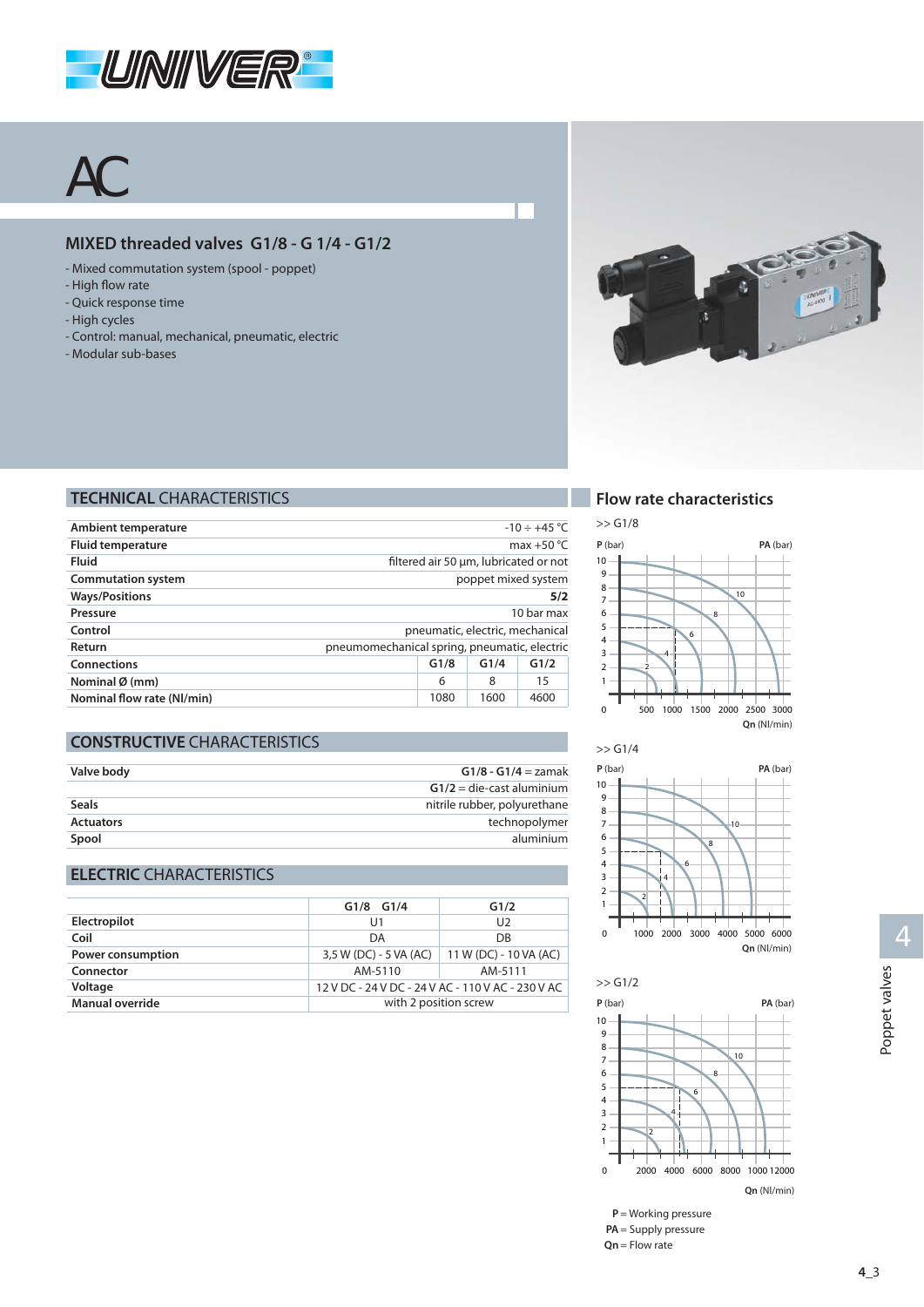

Indirect mechanical control for use with pneumatic, mechanical and manual actuators

> = Use = Exhaust





|                | G1/8  | G1/4  | G1/2  |
|----------------|-------|-------|-------|
| $\overline{A}$ | 99    | 114   | 163   |
| B              | 25    | 27    | 40    |
| c              | 47    | 54    | 83    |
| D              | M14x1 | M14x1 | M14x1 |
| E              | 36    | 44    | 80    |
| F              | G1/8  | G1/4  | G1/2  |
| G              | 27    | 27    | 27    |
| н              | 18    | 22    | 40    |
| ı              | 26    | 40    | 50    |
| Л              | 36    | 60    | 108   |
| ĸ              | 40    | 50    | 63    |
| L              | 4,5   | 5,5   | 6.5   |
| М              | 126   | 141   | 190   |

|     | Symbol | Connection | Control      | <b>Return</b>           | Pressure      | Weight | Part no. |
|-----|--------|------------|--------------|-------------------------|---------------|--------|----------|
|     |        |            |              |                         | bar           | Kq     |          |
|     |        | G1/8       |              |                         | $1,8 \div 10$ | 0,27   | AC-7010  |
| 5/2 | 140    | G1/4       | ball pushrod | pneumomechanical spring | $2,3 \div 10$ | 0,28   | AC-8010  |
|     | -----  | G1/2       |              |                         | $2 \div 10$   | 0,33   | AC-9010  |

14 = Control 12 = Return

| <b>MANUAL ACTUATORS</b> |                                  |                                            |                                            | PNEUMATIC AND MECHANICAL ACTUATORS                                                                                |                     |
|-------------------------|----------------------------------|--------------------------------------------|--------------------------------------------|-------------------------------------------------------------------------------------------------------------------|---------------------|
|                         | Recessed<br>button               | <b>BLACK</b><br>RED<br><b>GREEN</b>        | AI-3511<br>Al-3512<br>AI-3513              | Pneumatic<br>actuator                                                                                             | Al-3550<br>→−⊣      |
|                         | Head<br>button                   | RED<br><b>BLACK</b><br>RED<br><b>BLACK</b> | Al-3514<br>Al-3516<br>Al-3514D<br>Al-3516D | Amplified<br>pneumatic<br>actuator                                                                                | AI-3551<br>⊹−√      |
|                         | <b>Button</b>                    | <b>GREEN</b><br>RED<br><b>BLACK</b>        | h∿∵<br>Al-3515<br>Al-3517<br>AI-3519       | Roller operator<br>1 position                                                                                     | Al-3560<br>⊙        |
|                         | Rotating                         | <b>BLACK</b>                               | Al-3520<br>₩                               | Ball-push operator<br>1 position                                                                                  | Al-3562             |
|                         | selector                         | <b>BLACK</b><br><b>BLACK</b>               | AI-3521<br>Al-3522                         | Operator with                                                                                                     | Al-3563             |
|                         | Rotating<br>lever<br>selector    | <b>BLACK</b>                               | Al-3523                                    | omni-directional<br>antenna<br>1 position                                                                         |                     |
|                         | Lever<br>operator                | <b>BLACK</b>                               | AI-3524                                    | Roller lever operator<br>1 position                                                                               | Al-3570             |
|                         | Omni-<br>directional<br>operator | <b>BLACK</b>                               | Al-3525                                    | Articulated roller lever<br>opeartor 1 position<br>Complete actuation<br>with stroke 2,5 mm,<br>max stroke 4,7 mm | $\sigma$<br>Al-3571 |
|                         | Push-pull<br>operator            | <b>BLACK</b>                               | Al-3526                                    | Key operator<br>1 position                                                                                        | Al-3572             |

For actuator dimensions refer to section**"Accessories>Actuators and buttons"**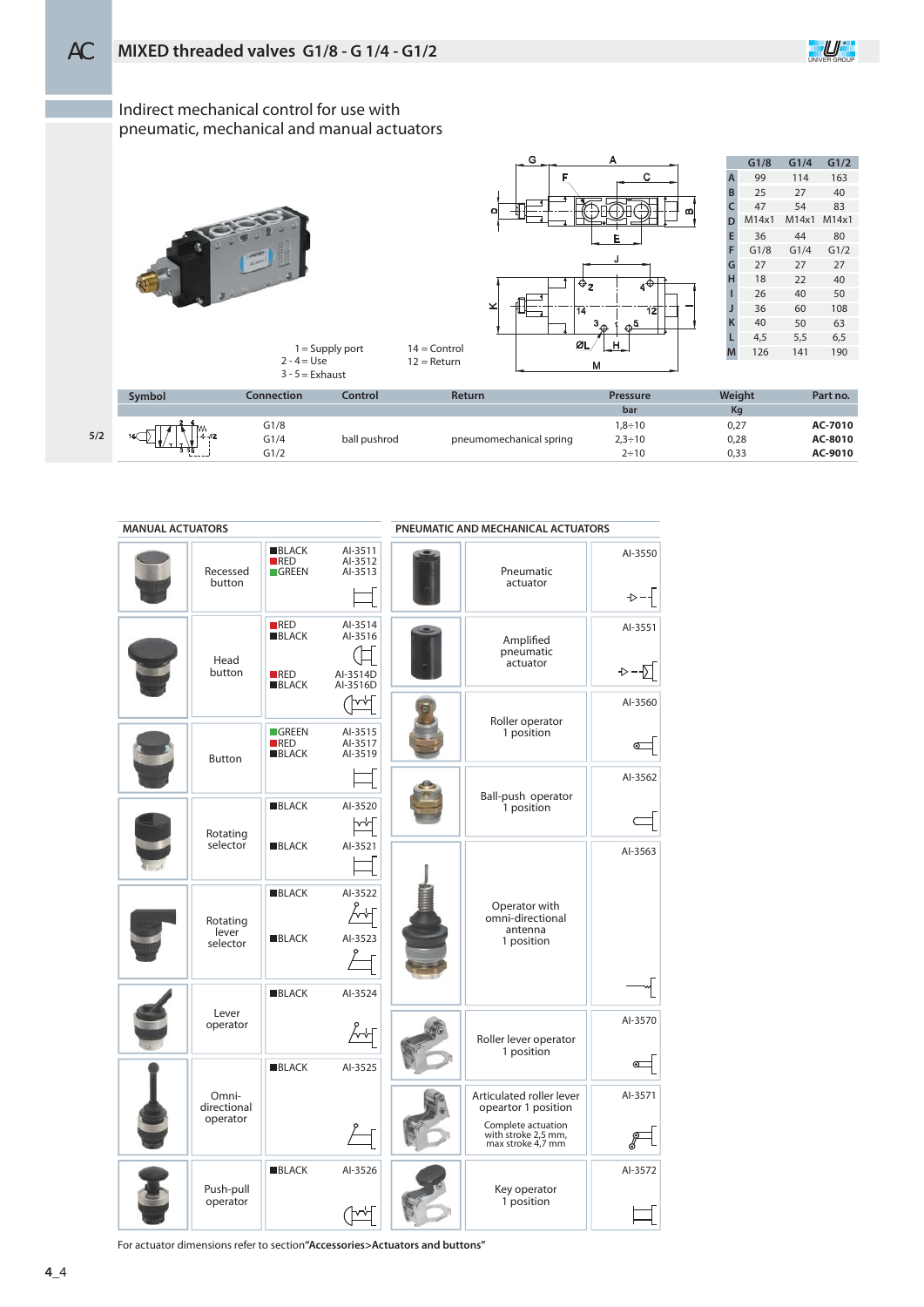



| <b>MANUAL ACTUATORS</b> |  |
|-------------------------|--|
|                         |  |

| Recessed<br>button               | <b>BLACK</b><br>RED<br><b>GREEN</b>        | AI-3511<br>Al-3512<br>Al-3513                   |
|----------------------------------|--------------------------------------------|-------------------------------------------------|
| Head<br>button                   | RED<br><b>BLACK</b><br>RED<br><b>BLACK</b> | Al-3514<br>Al-3516<br>Al-3514D<br>Al-3516D<br>v |
| <b>Button</b>                    | GREEN<br>RED<br><b>BLACK</b>               | Al-3515<br>Al-3517<br>Al-3519                   |
| Rotating<br>selector             | <b>BLACK</b><br><b>BLACK</b>               | Al-3520<br>빠<br>Al-3521                         |
| Rotating<br>lever<br>selector    | <b>BLACK</b><br><b>BLACK</b>               | Al-3522<br>Al-3523                              |
| Lever<br>operator                | <b>BLACK</b>                               | Al-3524                                         |
| Omni-<br>directional<br>operator | <b>BLACK</b>                               | Al-3525                                         |
| Push-pull<br>operator            | <b>BLACK</b>                               | Al-3526                                         |

For actuator dimensions refer to section**"Accessories>Actuators and buttons"**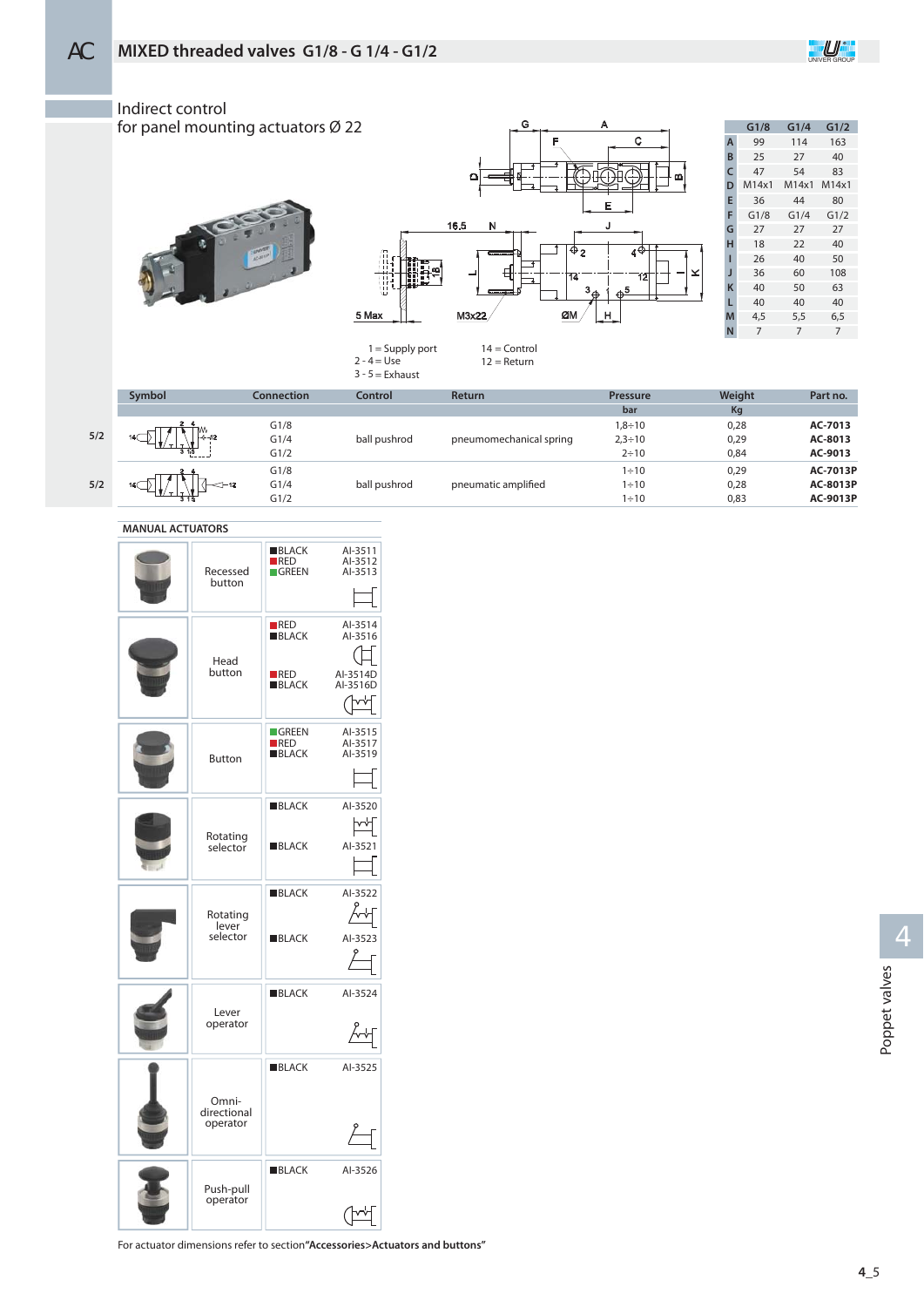

## Single/double **pneumatic** impulse





|     | Symbol                          | Connection | Control             | <b>Return</b>       | <b>Pressure</b> |     | Times (ms) | Weight | Part no. |
|-----|---------------------------------|------------|---------------------|---------------------|-----------------|-----|------------|--------|----------|
|     |                                 |            |                     |                     | bar             | En. | De-en.     | Kg     |          |
|     | SINGLE PNEUMATIC IMPULSE        |            |                     |                     |                 |     |            |        |          |
|     |                                 | G1/8       |                     |                     | $1,8 \div 10$   | 8   | 10         | 0,22   | AC-7100  |
| 5/2 | $14 -$                          | G1/4       | pneumatic amplified | pneumomechanical    | $2,3 \div 10$   | 10  | 10         | 0,23   | AC-8100  |
|     |                                 | G1/2       |                     |                     | $2 \div 10$     | 10  | 10         | 0,76   | AC-9100  |
|     | <b>DOUBLE PNEUMATIC IMPULSE</b> |            |                     |                     |                 |     |            |        |          |
|     |                                 | G1/8       |                     |                     | $1 \div 10$     |     | 10         | 0,23   | AC-7120  |
| 5/2 | $14 -$                          | G1/4       | pneumatic amplified | pneumatic amplified | $0,8 \div 10$   | 6   | 6          | 0,21   | AC-8120  |
|     |                                 | G1/2       |                     |                     | $0,8 \div 10$   | 8   | 8          | 0,77   | AC-9120  |
|     |                                 |            |                     |                     |                 |     |            |        |          |

Single pneumatic impulse



| $2 - 4 = Use$<br>$3 - 5 =$ Exhaust | $1 =$ Supply port<br>$14 =$ Control<br>$12 =$ Return |    |    |      |    |      |    |    |    |    |     |
|------------------------------------|------------------------------------------------------|----|----|------|----|------|----|----|----|----|-----|
|                                    | А                                                    | B  |    | D    | Е  | F    | G  | H  |    |    | K   |
| G1/8                               | 103                                                  | 25 | 47 | G1/8 | 36 | G1/8 | 18 | 26 | 36 | 40 | 4,5 |
| G1/4                               | 117                                                  | 27 | 54 | G1/8 | 44 | G1/4 | 22 | 40 | 60 | 50 | 5.5 |

80

G1/8

82,5

40

165

6,5

63

108

50

40

G1/2

**Double pneumatic impulse** 



| $1 =$ Supply port |  |  |  |
|-------------------|--|--|--|
| $2 - 4 = Use$     |  |  |  |
| $3 - 5 =$ Exhaust |  |  |  |
| $14 =$ Control    |  |  |  |
| $12 =$ Return     |  |  |  |
|                   |  |  |  |
|                   |  |  |  |

**G1/2**

|  |  |  | B C D E F G H I J K                            |  |  |  |
|--|--|--|------------------------------------------------|--|--|--|
|  |  |  | G1/8 112 25 56 G1/8 36 G1/8 18 26 36 40 4,5    |  |  |  |
|  |  |  | G1/4 126,5 25 63 G1/8 44 G1/4 22 40 60 50 5,5  |  |  |  |
|  |  |  | G1/2 165 40 82,5 G1/8 80 G1/2 40 50 108 63 6,5 |  |  |  |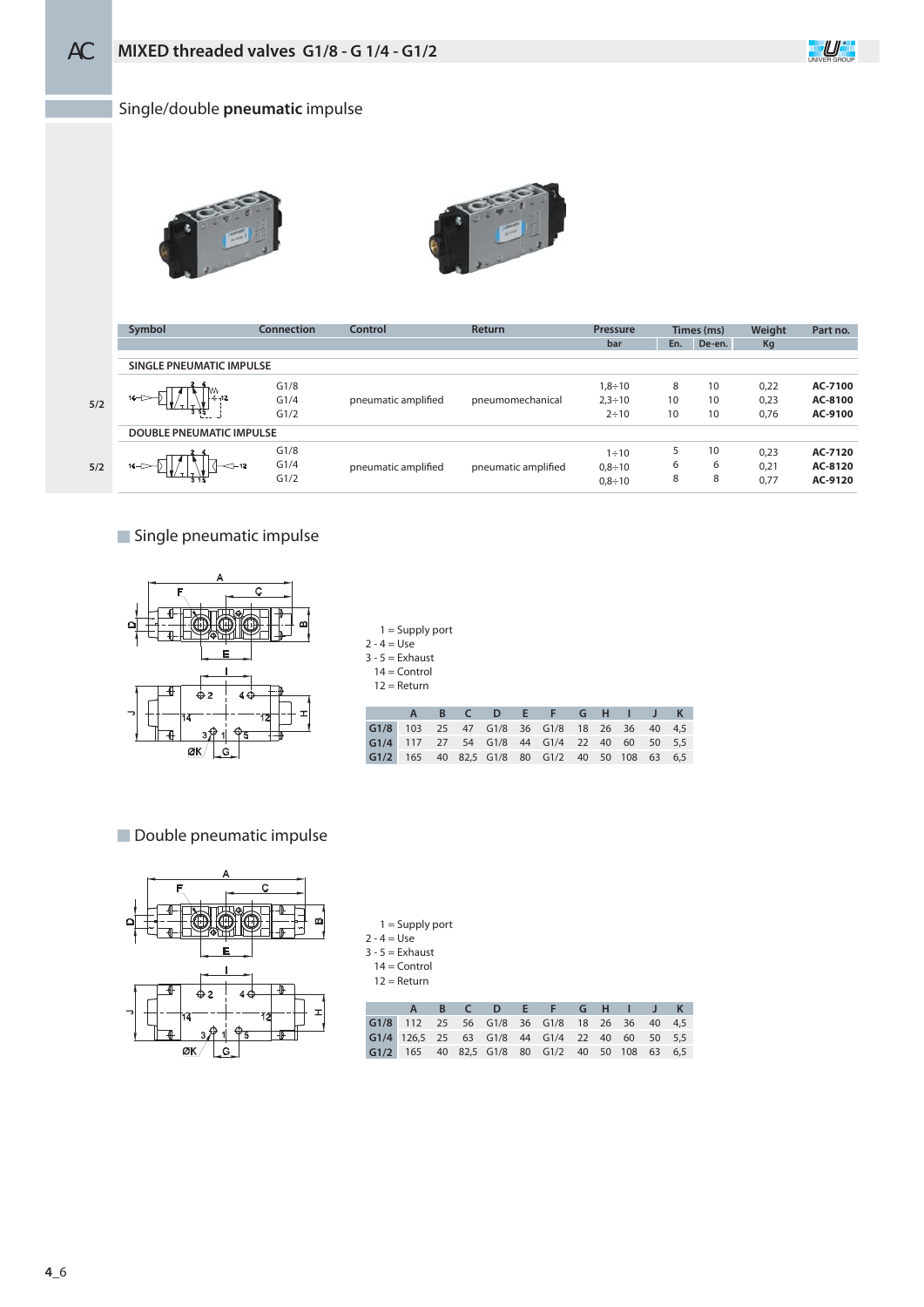

#### Single/double **electric** impulse





| Symbol          | Connection | Control                                                   | <b>Return</b>      | Pressure      |     |        | Weight     | Part no. |
|-----------------|------------|-----------------------------------------------------------|--------------------|---------------|-----|--------|------------|----------|
|                 |            |                                                           |                    | bar           | En. | De-en. | Kg         |          |
|                 |            |                                                           |                    |               |     |        |            |          |
| 3 1 5           | G1/8       |                                                           |                    | $1.8 \div 10$ | 18  | 20     | 0,27       | AC-7500  |
|                 | G1/4       | electric amplified                                        | pneumomechanical   | $2,3 \div 10$ | 22  | 22     | 0,28       | AC-8500  |
|                 | G1/2       |                                                           |                    | $2 \div 10$   | 23  | 30     | 1,1        | AC-9500  |
|                 |            |                                                           |                    |               |     |        |            |          |
|                 | G1/8       |                                                           |                    | $1 \div 10$   | 14  | 14     | 0,33       | AC-7520  |
| $\frac{14}{17}$ | G1/4       | electric amplified                                        | electric amplified | $0.8 \div 10$ | 14  | 14     | 0,31       | AC-8520  |
|                 | G1/2       |                                                           |                    | $0.8 \div 10$ | 16  | 16     | 1,1        | AC-9520  |
|                 |            | SINGLE ELECTRIC IMPULSE<br><b>DOUBLE ELECTRIC IMPULSE</b> |                    |               |     |        | Times (ms) |          |

Single electric impulse



- 
- **Double electric impulse**



A Manual override

| $1 =$ Supply port |
|-------------------|
| $2 - 4 = Use$     |
| $3 - 5 =$ Exhaust |
| $14 =$ Control    |

|  | Refurn |
|--|--------|
|  |        |

|                                                |  |  | A B C D E F G H I J K L |  |  |  |
|------------------------------------------------|--|--|-------------------------|--|--|--|
| G1/8 101 25 47 50 36 G1/8 18 26 36 40 4,5 164  |  |  |                         |  |  |  |
| G1/4 116 27 54 50 44 G1/4 22 40 60 50 5,5 180  |  |  |                         |  |  |  |
| G1/2 165 40 83 48 80 G1/2 40 50 108 63 6,5 241 |  |  |                         |  |  |  |

A Manual override

- = Supply port 1
- = Use  $2 - 4$
- $3 5 =$ Exhaust
- $14 =$  Control
- $12 =$  Return

|                                                  |  |  | A B C D E F G H I J K L |  |  |  |
|--------------------------------------------------|--|--|-------------------------|--|--|--|
| G1/8 107 25 53,5 50 36 G1/8 18 26 36 40 4,5 227  |  |  |                         |  |  |  |
| G1/4 124 27 62 50 44 G1/4 22 40 60 50 5,5 252    |  |  |                         |  |  |  |
| G1/2 164 40 80,5 48 80 G1/2 40 50 108 63 6,5 317 |  |  |                         |  |  |  |

For technical data of coils, refer to section **"Accessories>Coils"** For external servoassisted pilot, use AM - 5148 plates (refer to next pages) **Electrovalves are supplied without coil, connector and locking ring**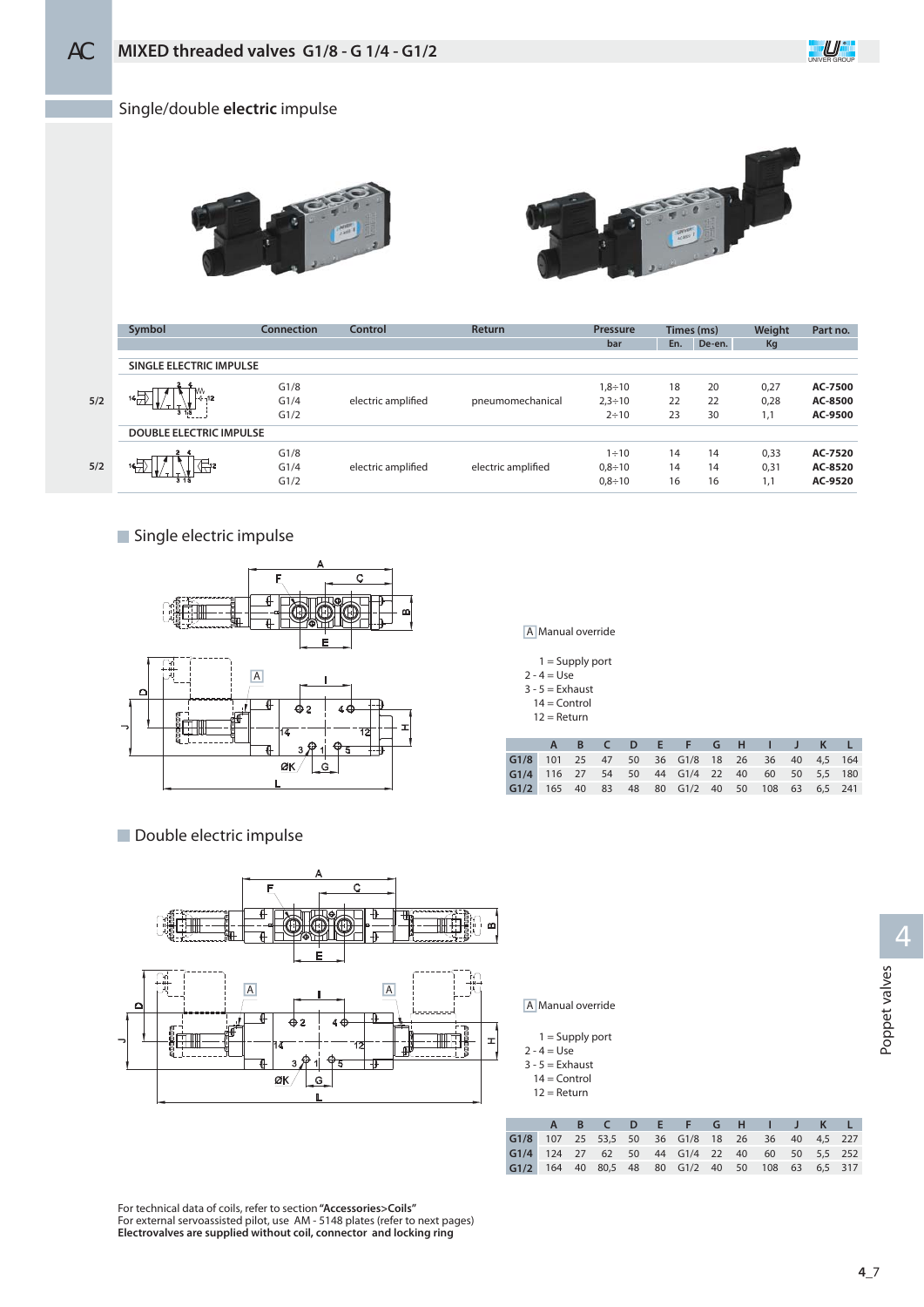

Modular sub-base **G1/8**